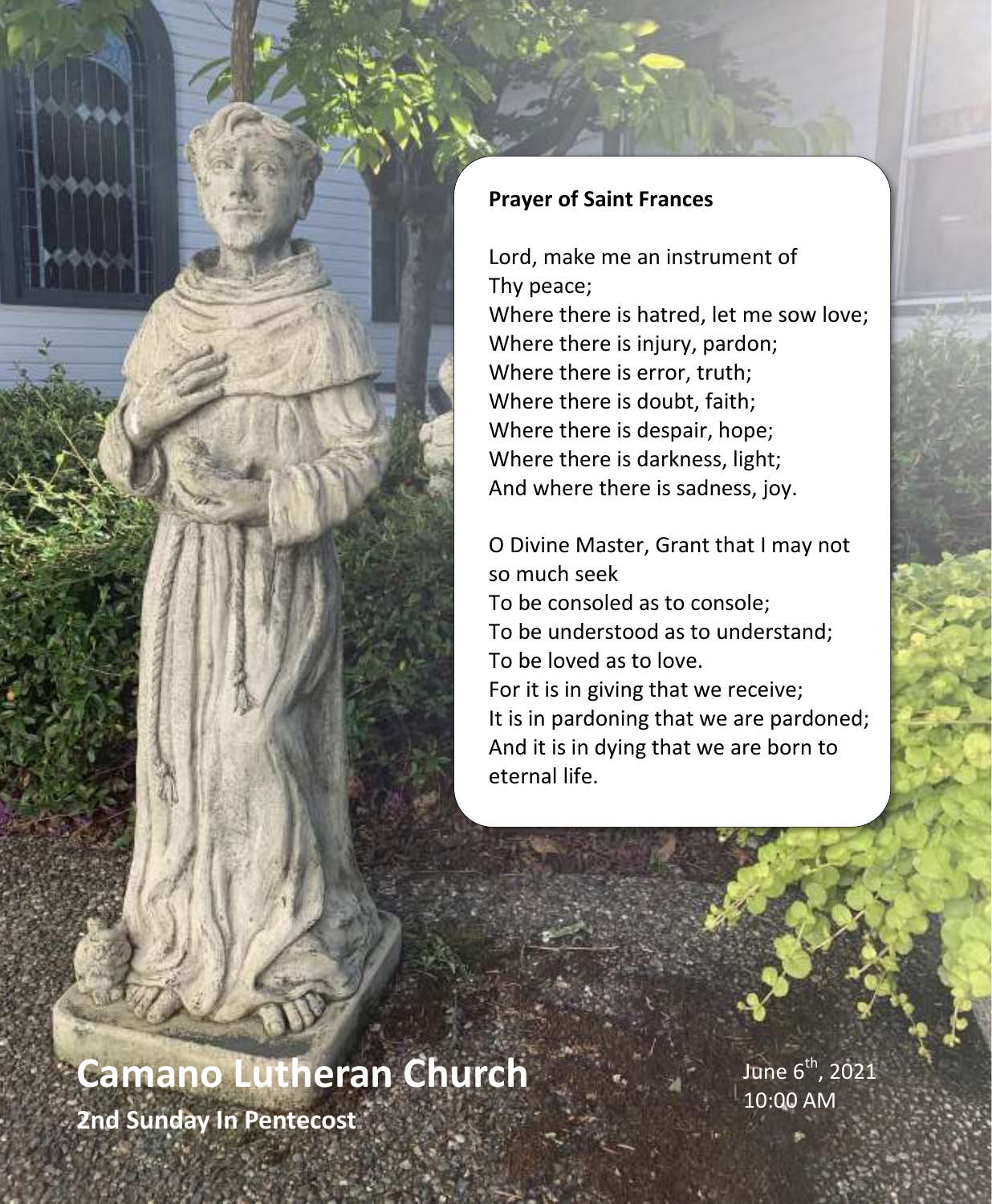#### **PRELUDE**

- **How Great is Our God** *with* **A Mighty Fortress Is Our** God, *arranged by Carol Tornquist*
- **I Need Thee Every Hour** *with* **Lord, I Need You,** *arranged by Victor Labenske*
- **Psalm 130: Wait for the Lord, for with the Lord there is steadfast love.** *Music by Robert Buckley Farlee*

#### **WELCOME ANNOUNCEMENTS**

#### **CONFESSION AND FORGIVENESS**

- P: Blessed be the holy Trinity,  $\pm$  one God, the God of manna, the God of miracles, the God of mercy.
- **C: Amen.**
- P: Drawn to Christ and seeking God's abundance, let us confess our sin.

*Silence is kept for reflection.*

- P: God, our provider,
- **C: help us.**

**It is hard to believe there is enough to share. We question your ways when they differ from the ways of the world in which we live.**

**We turn to our own understanding**

**rather than trusting in you.**

**We take offense at your teachings and your ways.**

**Turn us again to you.**

**Where else can we turn?**

**Share with us the words of eternal life**

**and feed us for life in the world.**

#### **Amen.**

- P: Beloved people of God: in Jesus, the manna from heaven, you are fed and nourished. By Jesus, the worker of miracles, there is always more than enough. Through Jesus,  $\pm$  the bread of life, you are shown God's mercy: you are forgiven and loved into abundant life.
- **C: Amen.**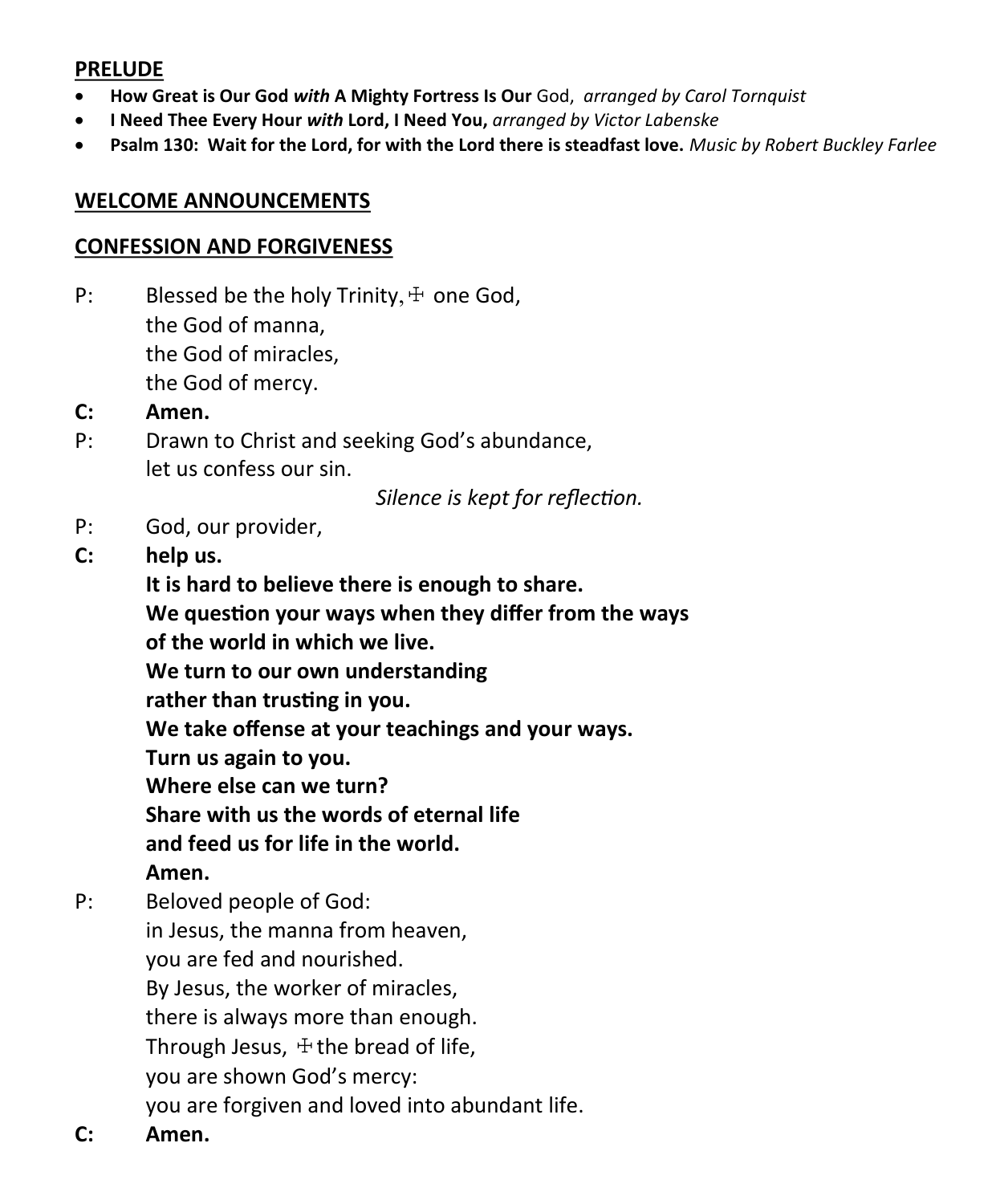**SONG** 



One License 722453-A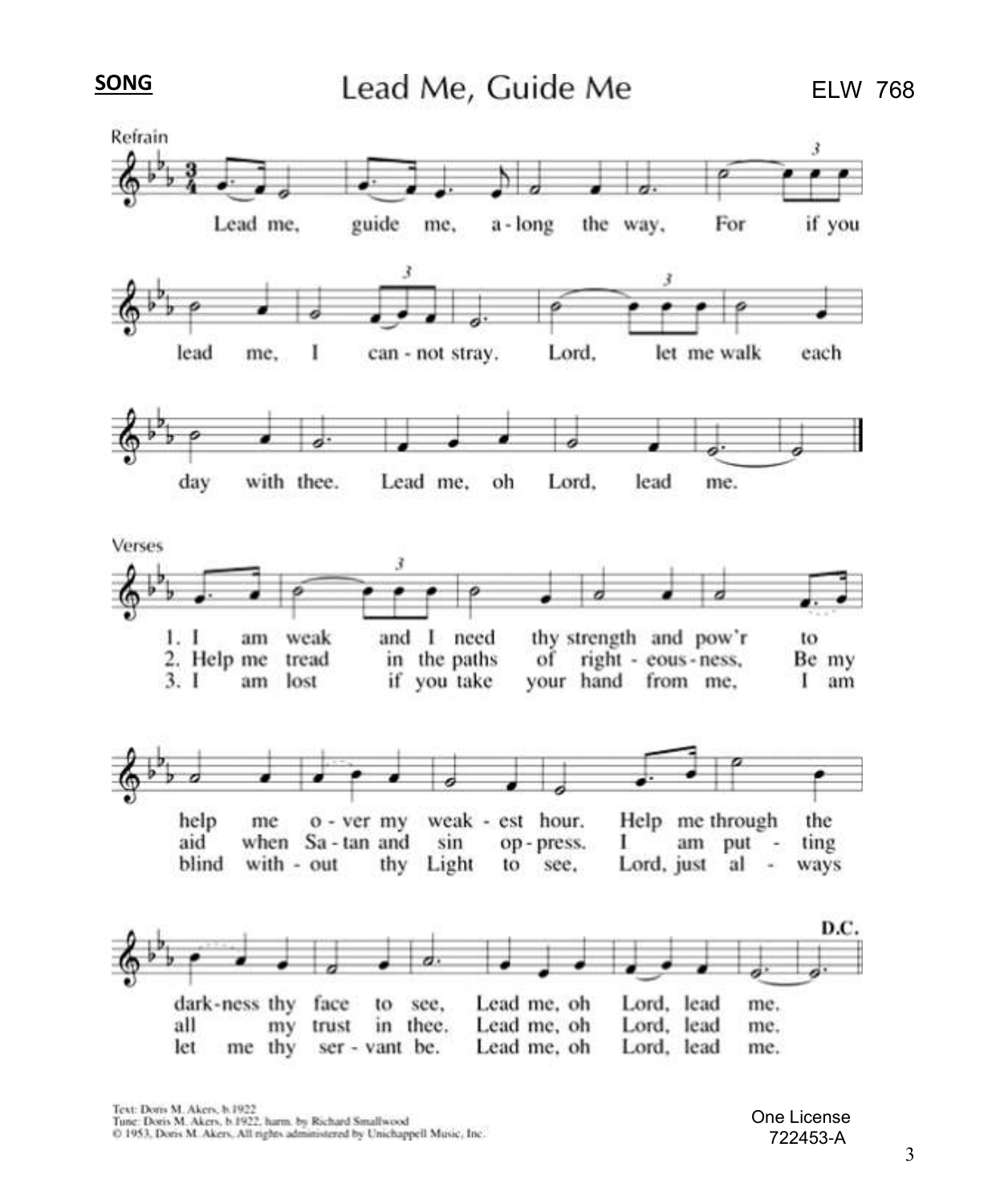#### **PRAYER OF THE DAY**

- P: The Lord be with you.
- **C: And also with you.**
- P: All-powerful God, in Jesus Christ you turned death into life and defeat into victory. Increase our faith and trust in him, that we may triumph over all evil in the strength of the same Jesus Christ, our Savior and Lord.
- **All: Amen**

#### **GOSPEL ACCLAMATION**



Refrain reproduced from Gospel Acclamations: Summer © 2007 Augsburg Fortress. May be reproduced by permission for local use only.

#### **Alleluia, alleluia, alleluia.**

*The Ruler of this world will be driven out. And when I am lifted up from the earth, I will draw all people to myself. (John 12:31, 32)*

**Alleluia, alleluia, alleluia.**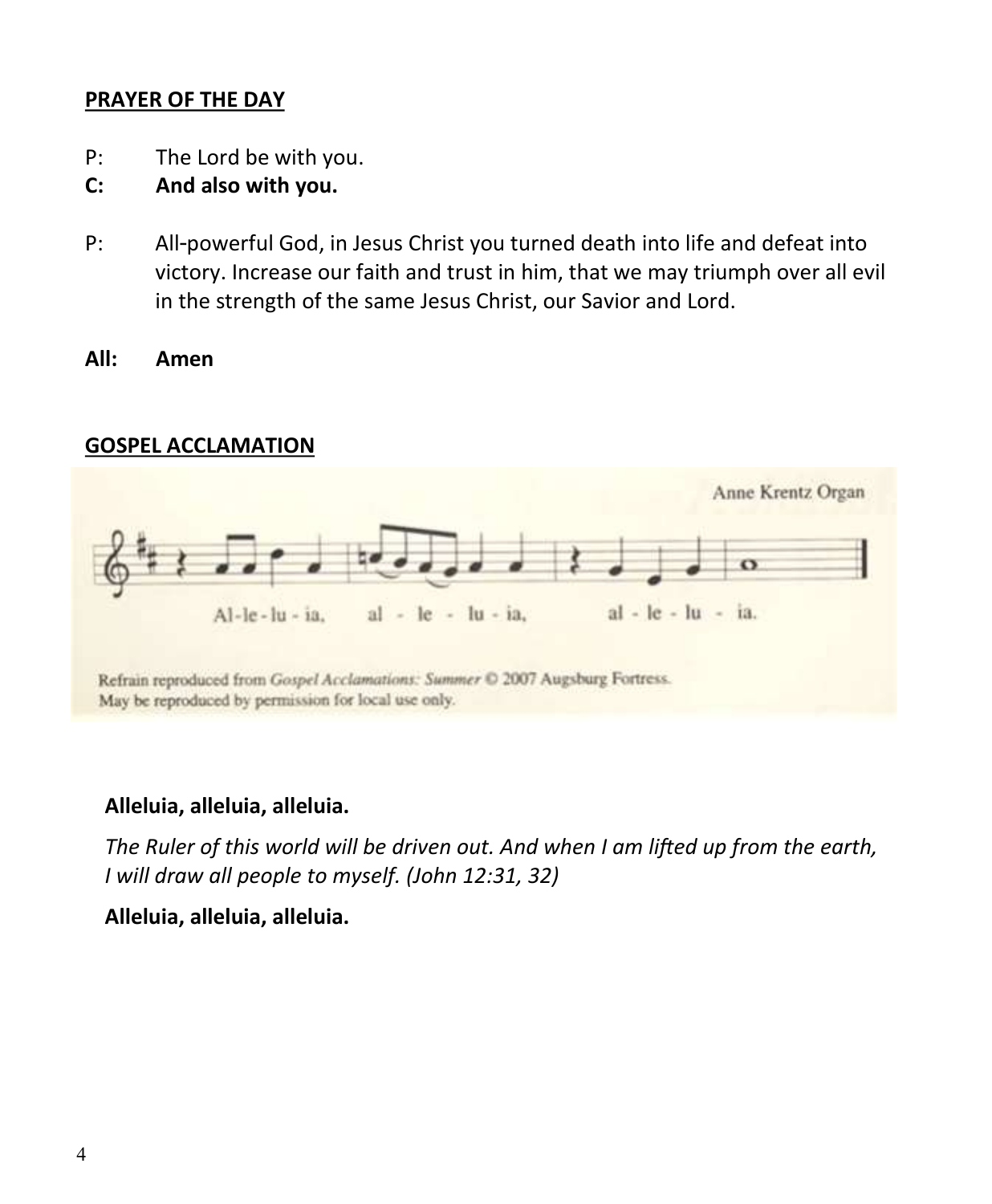#### **FIRST READING Mark 3:20-35**

[Jesus went home;]  $^{20}$  and the crowd came together again, so that [Jesus and the disciples] could not even eat.  $^{21}$ When his family heard it, they went out to restrain him, for people were saying, "He has gone out of his mind."  $^{22}$ And the scribes who came down from Jerusalem said, "He has Beelzebul, and by the ruler of the demons he casts out demons." <sup>23</sup>And he called them to him, and spoke to them in parables, "How can Satan cast out Satan?  $^{24}$ If a kingdom is divided against itself, that kingdom cannot stand. <sup>25</sup>And if a house is divided against itself, that house will not be able to stand. <sup>26</sup>And if Satan has risen up against himself and is divided, he cannot stand, but his end has come. <sup>27</sup> But no one can enter a strong man's house and plunder his property without first tying up the strong man; then indeed the house can be plundered.

<sup>28</sup> Truly I tell you, people will be forgiven for their sins and whatever blasphemies they utter; <sup>29</sup>but whoever blasphemes against the Holy Spirit can never have forgiveness, but is guilty of an eternal sin"—<sup>30</sup>for they had said, "He has an unclean spirit."

 $31$ Then his mother and his brothers came; and standing outside, they sent to him and called him.  $32A$  crowd was sitting around him; and they said to him, "Your mother and your brothers and sisters are outside, asking for you." <sup>33</sup>And he replied, "Who are my mother and my brothers?"  $34$ And looking at those who sat around him, he said, "Here are my mother and my brothers!  $35$ Whoever does the will of God is my brother and sister and mother."

**P:** Word of Hope, Word of life. **C: Thanks be to God!**

#### **MESSAGE**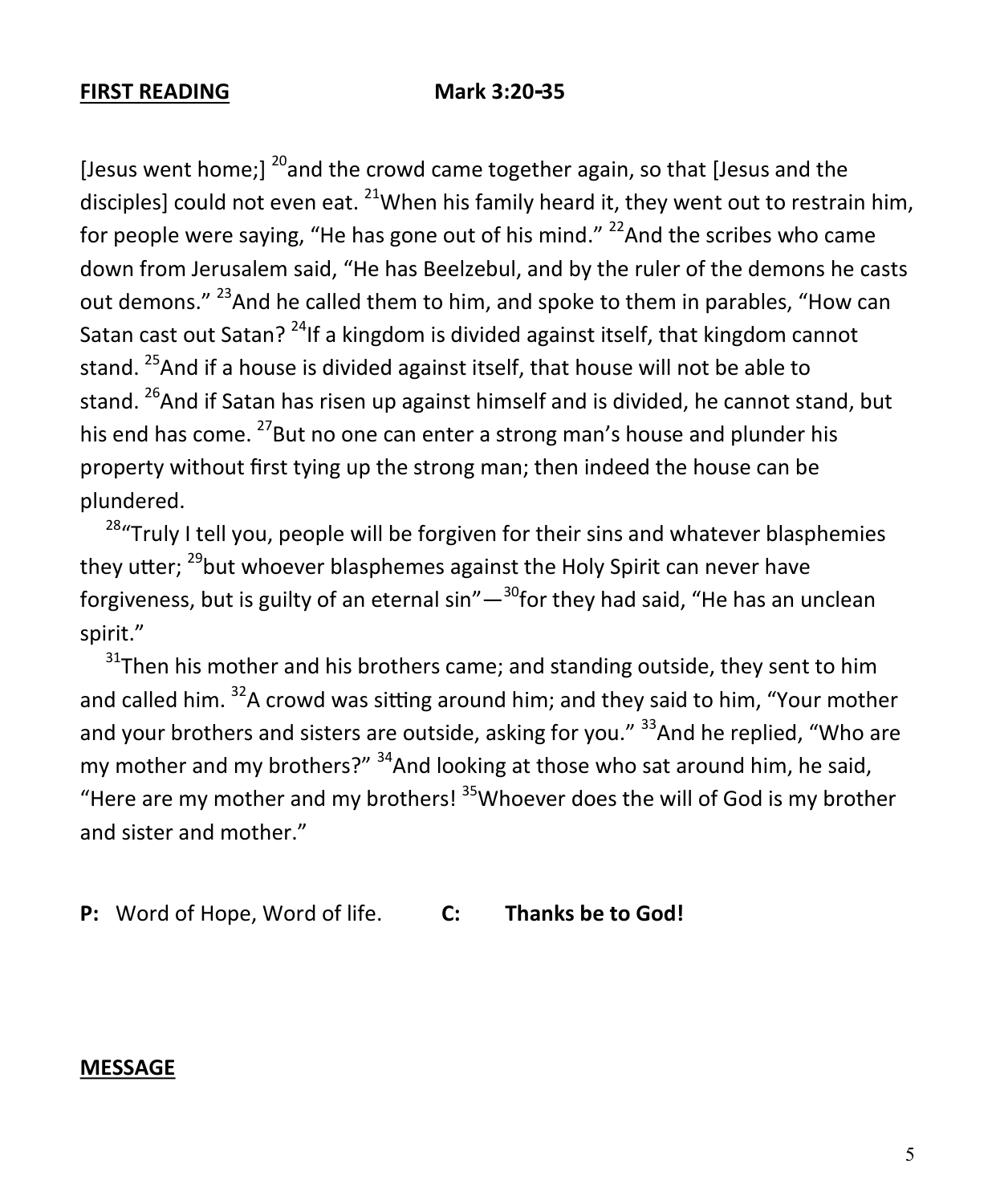#### **SONG**

## A Mighty Fortress Is Our God

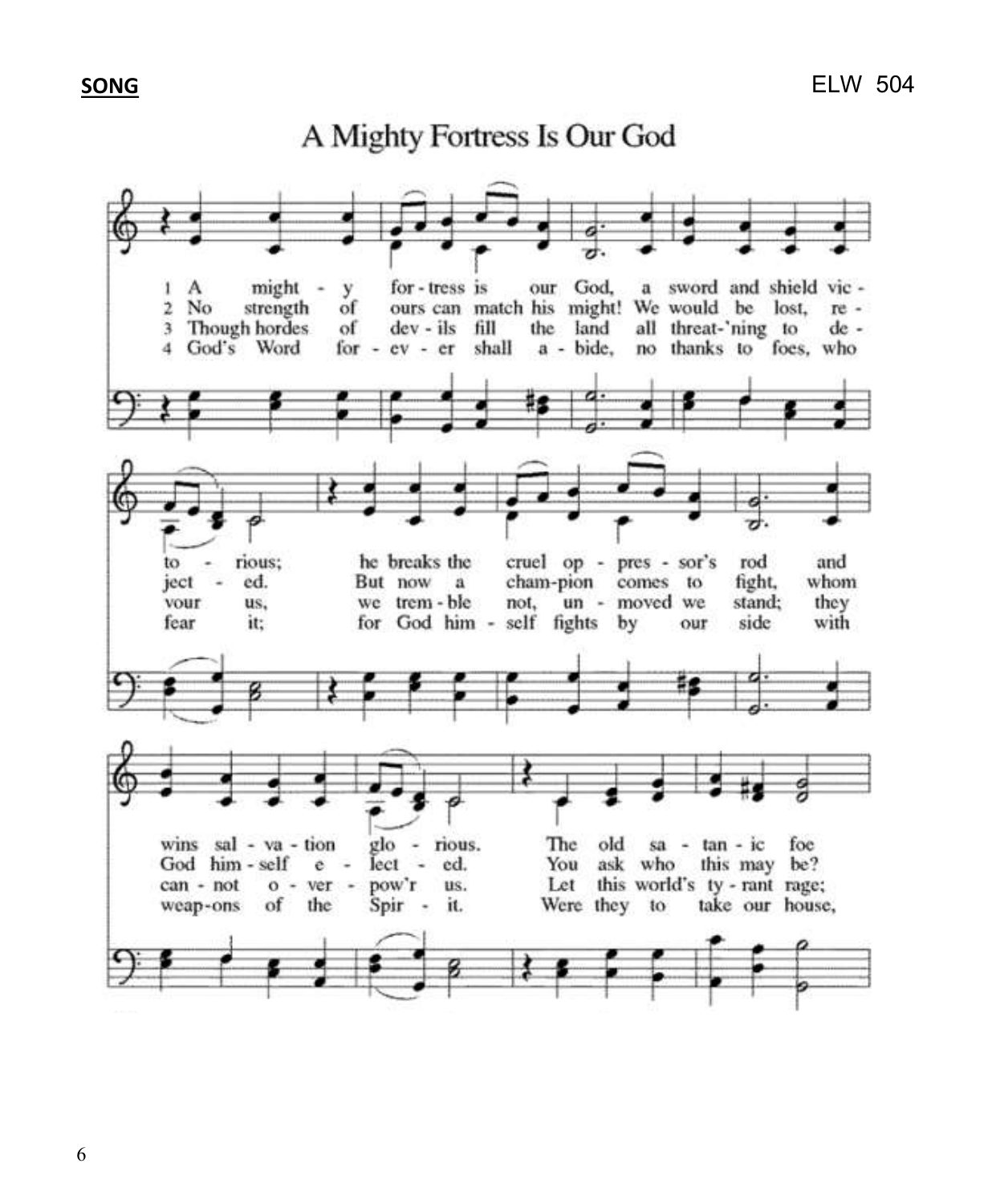

Text: Martin Lother, 1483-1546; tr. Lutheran Book of Worship Music: EIN FESTE BURG, Martin Luther Text @ 1978 Lutheran Book of Worship, admin. Augsburg Fortress.

#### **THE PRAYERS OF THE CHURCH**

A: Let us come before the triune God in prayer.

*After each petition*

- A: Lord, in your mercy
- **All: Hear our prayer.**
- P: We lift our prayers to you, O God, trusting in your abiding grace.
- **All: Amen.**

#### **SHARING OF THE PEACE**

- P: The peace of the risen Christ be with you all
- **All: And also with you.**

*(Let us share a sign of peace to one another with a wave )*

722453-A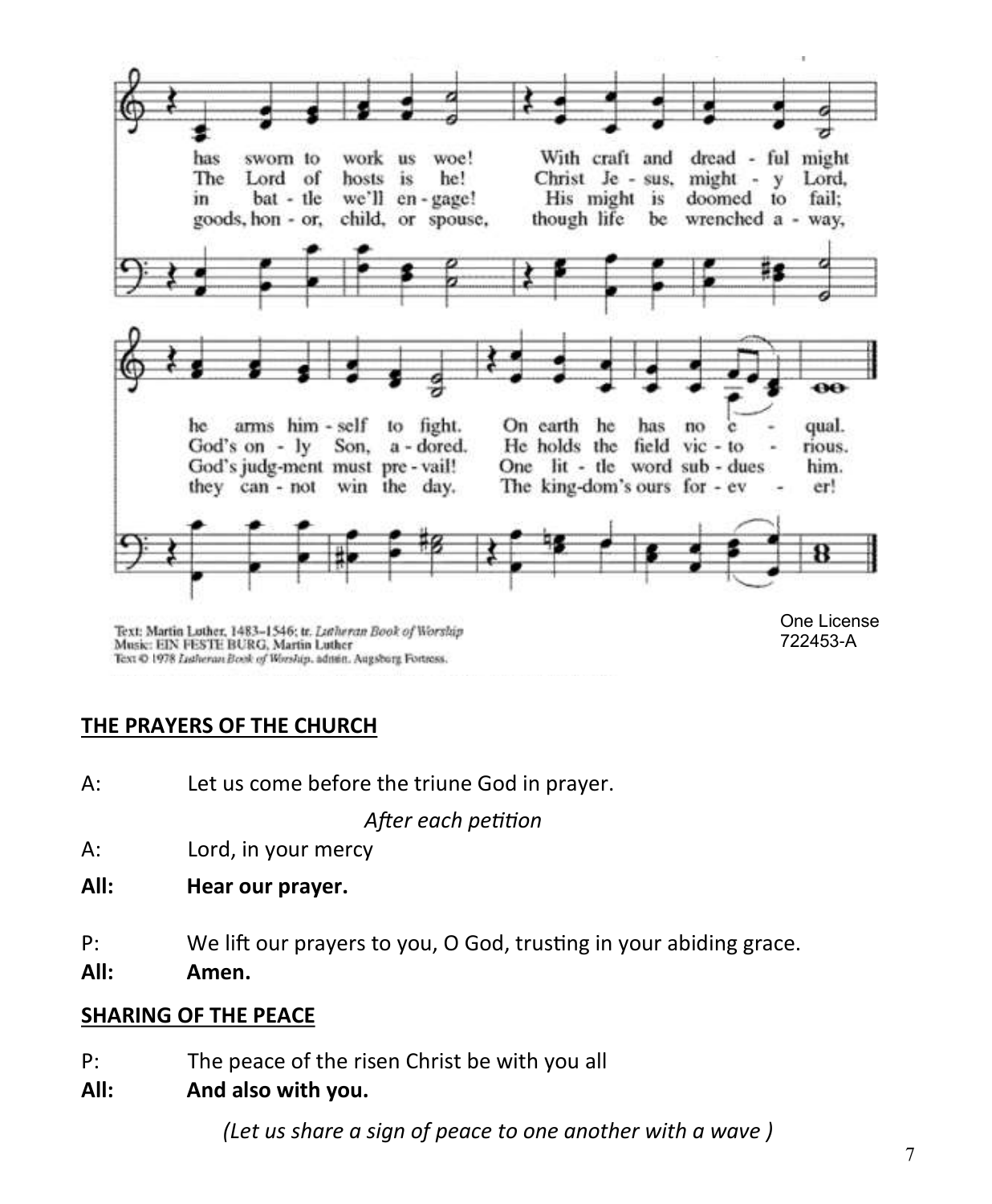#### **OFFERING**

*May be placed in the offering plates on the way in or out Donate online: camanolutheranchurch.org/donate Mail: 850 Heichel Road, Camano Island WA 98282*

#### **HOLY COMMUNION**

- P: The Lord be with you.
- **C: And also with you.**
- P: Lift up your hearts.
- **C: We lift them to the Lord.**
- P: Let us give thanks to the Lord our God.
- **C: It is right to give God our thanks and praise.**
- P: In the night in which he was betrayed... For as often as we eat of this bread and drink from this cup, we proclaim the Lord's death until he comes.
- P: Lord, remember us always in your kingdom and teach us to pray,

**Our Father, who art in heaven, hallowed be thy name, thy kingdom come, thy will be done, on earth as it is in heaven. Give us this day our daily bread;**

**And forgive us our trespasses, as we forgive those,**

**who trespass against us; and lead us not into temptation, but deliver us from evil. For thine is the kingdom, and the power, and the glory, Forever and ever. Amen.**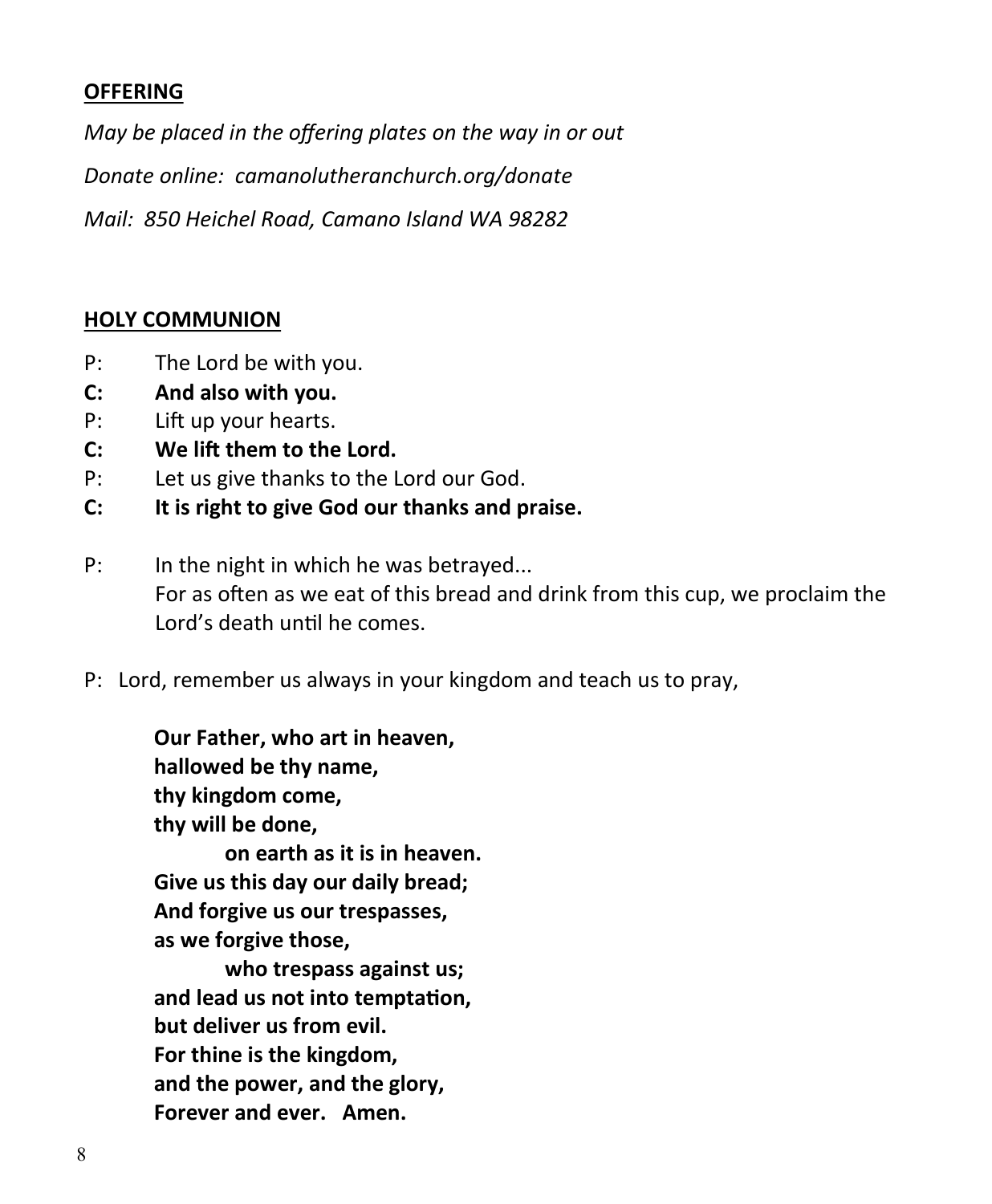#### **WE SHARE A MEAL TOGETHER**

- P: This is the body of Christ, given for you.
- P: This is the blood of Christ shed for you.

**SONG LAMB OF GOD, SETTING 8** 



Augsburg License SAS006420

#### **POST COMMUNION BLESSING**

#### **BENEDICTION**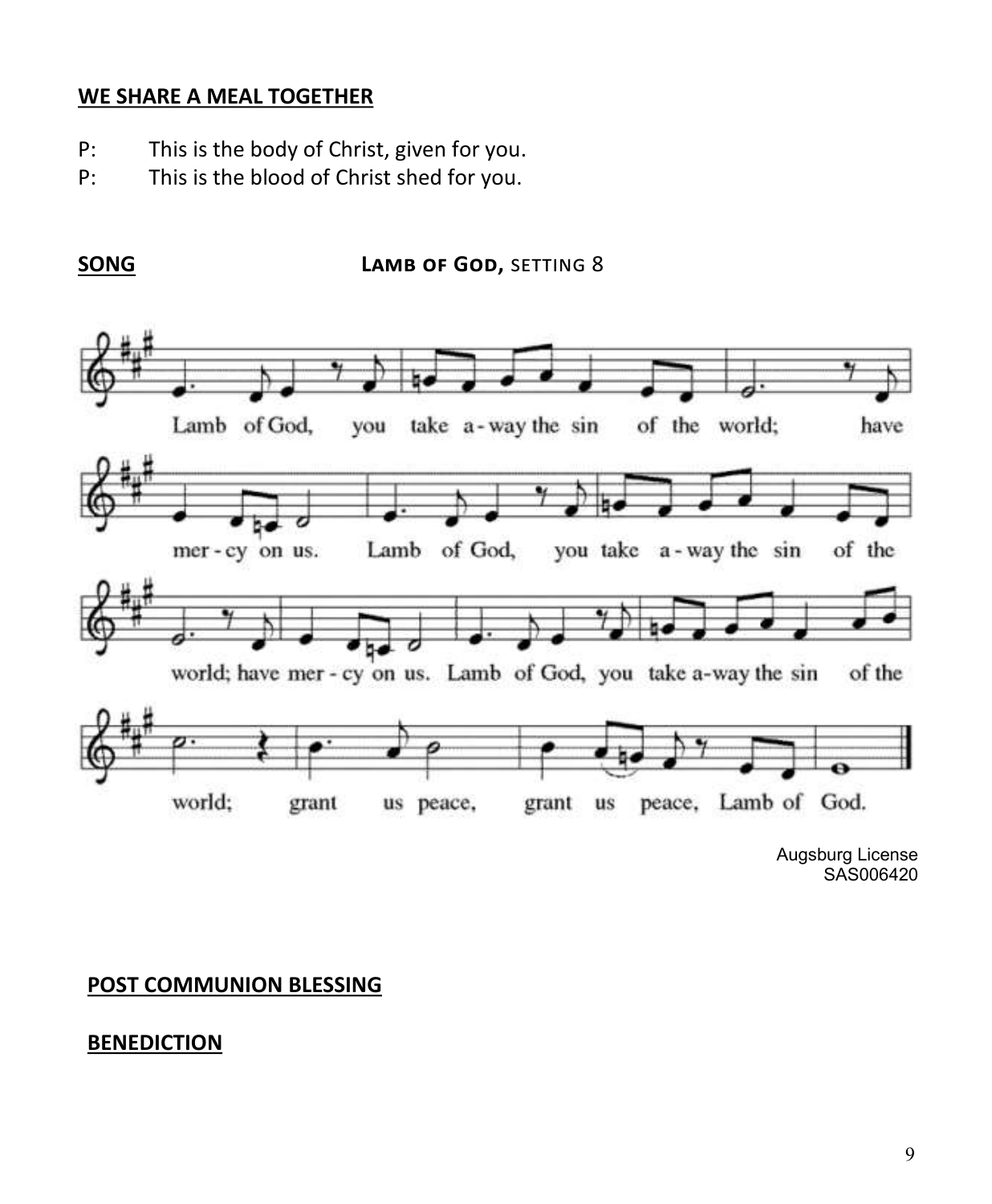## Hallelujah! Sing Praise to Your Creator



Text: Tilly Lubis, 1925-2002, based on Psalm 148; tr. David Diephouse, b. 1947

Music: NYANYIKANLAH NYANYIAN BARU, Batak melody; arr. H. A. Pandopo, b. 1935

Text © 2009 Faith Alive Christian Resources

Arr. C 1999 H. A. Pandopo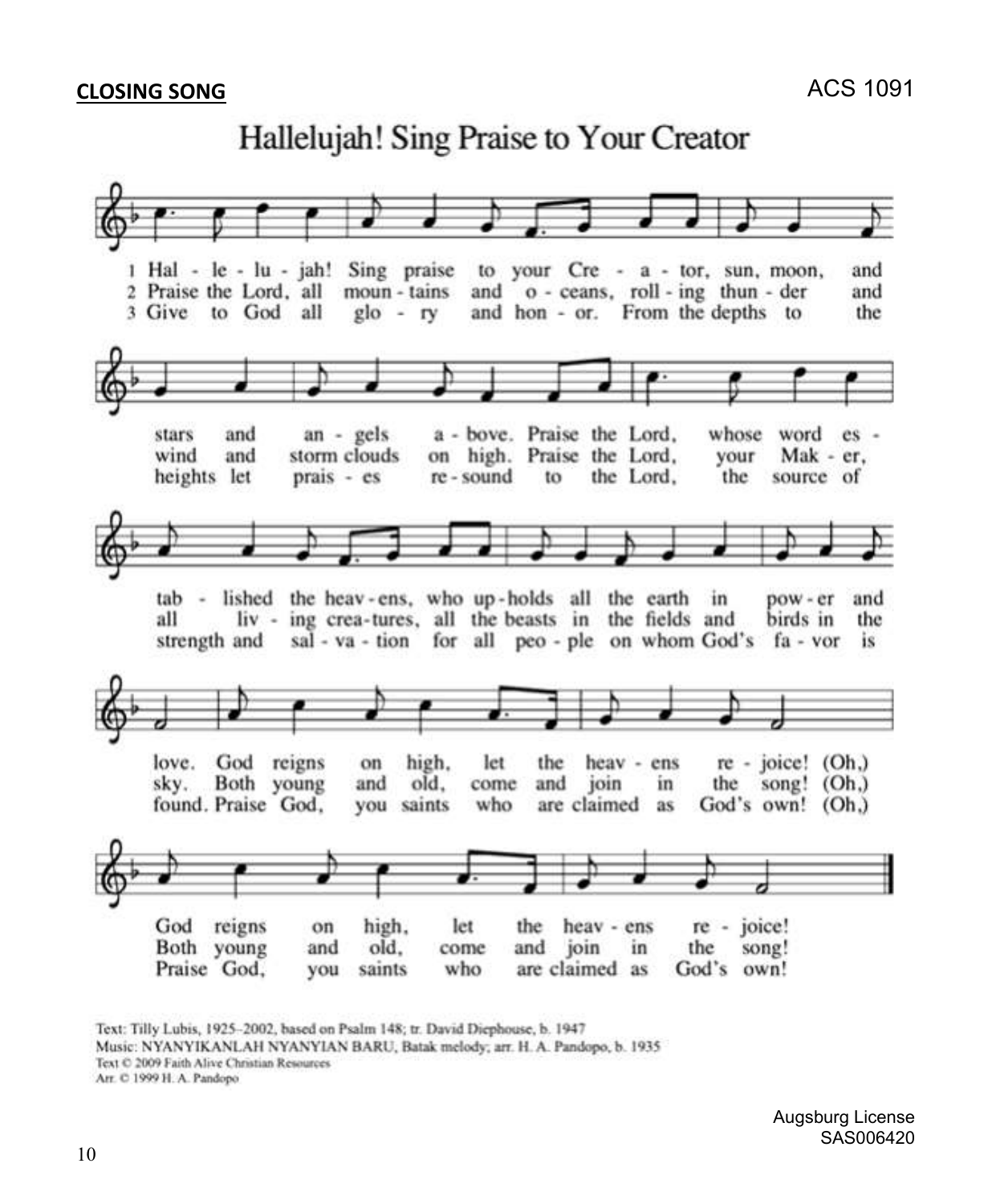#### **SENDING**

- P Go in peace. You are the body of Christ.
- **C Thanks be to God.**

**Scriptures for this week not included in this service, but we encourage you to read** 

**[Genesis 3:8-15](https://members.sundaysandseasons.com/Home/TextsAndResources)** *God confronts Adam and Eve in the garden*

**[Psalm 130](https://members.sundaysandseasons.com/Home/TextsAndResources)** Wait for the LORD, for with the LORD there is steadfast love. *(Ps. 130:7)* 

**[2 Corinthians 4:13--5:1](https://members.sundaysandseasons.com/Home/TextsAndResources)** *Renewed in the inner nature*

#### **REMEMBER THESE** *PEOPLE IN YOUR PRAYERS:*

*Healing for:* Lori Osburn, Sharon Buffalo, Janet Mayer, Pam Larson, Susann Hendrickson, Ed Crow, Bob thomas, Nadine Lien, Julie Bolser, Jeanette Jewell, Chris Syversen, Linda Mackie, Jessica, Ginny Wortman, Leif Larson, Linda Johnson, Helen Micucci, Inez Hushagen, The Cohn Family - Evelyn, Scott, Ava & Brayen Cohn, Glenna Timmerman, Miriam Clark, Elsie Jo Hendrickson, Jim Powers, Sandy Cowden, Cindy Hogman, Sophie Jackson, Tom Moore, Leih Rutledge, Brad McDonald, Ginny Esslinger, Nancy Johnson, Wilma Barrett, Wayne Wegner, Jim Olsen, Jan Karr, Maranda Hansen, Bill Holz, Andy Hamilton, Curtis Peterson, Antivius Rush, Bill Vance, Joshua Tinker, Davie Kelly, Andrew Adams, Eric McDonnell, Joy L Edwards, Diane Hilmo, Trisha Bourdeau, Geoff Taylor, Jessica, Jeanne, Barrett, Frances Viscoti, Dan Harris, Landry Hall (great grandson of Loretta Nelson), Sean Brough, Ken Bailey, Stacy Pinorini, Bonnie Thomas, Jan Churchhill, Steve Schmitz,

**Comfort for: Family of** Ken Gilbertson, Claude Baily, Les Surridge, Allen Gilbertson

*Guidance for: Port Towns* Church Planting: Danny & Aubrey Edwards-Luce

#### *Military persons associated with Camano Lutheran or Specific Request***:**

*Dan Porter, Tyler Munson, Scott Johnston, Derek Hinde, Brian Cummings, Robert F Guerrero, John VF Guerrero, Michael SF Guerrero, Isaac Teichgrab, Olivia Shoup, Kyle Osburn, Nathaniel Powers,*